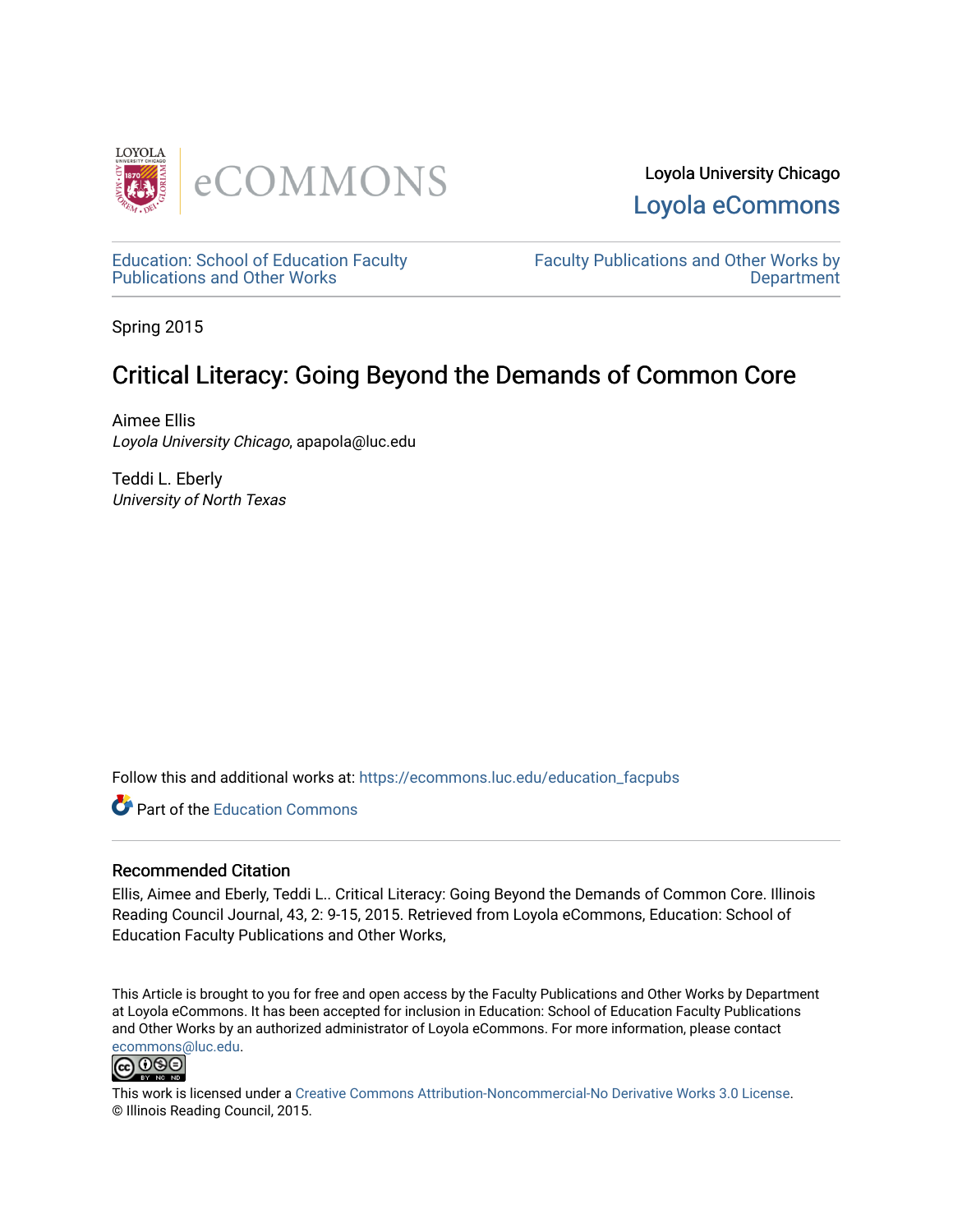# **Critical Literacy: Going Beyond the Demands of Common Core**

Aimee Papola-Ellis *Loyola University Chicago*

Teddi L. Eberly *University of North Texas, Denton*

#### **Introduction**

*Trust me, Wilbur. People are very gullible. They'll believe anything they see in print.*

–E. B. White, *Charlotte's Web*

Despite the pressure teachers have been under to have students "pass" standardized tests and meet grade-level standards (Assaf, 2006; Suskind, 2007; Valli & Chamblis, 2007), the Common Core State Standards (CCSS) have increased teacher accountability to have students be "college and career ready" (National Governors Association Center for Best Practices [NGA Center] & Council of Chief State School Officers [CCSSO], 2010). Classroom teachers find themselves with less time for flexibility in their daily instruction and are content as they work to stay on schedule with the demands of benchmark practice tests, scripted curriculum, and premade pacing guides (Assaf, 2006). Unfortunately, this pressure on teachers can result in narrowing the curriculum, especially in language arts, to specific content

or skills that are heavily represented on standardized tests (Miller, Callahan, Schroeder, & Hartman, 2001; Smith, 1991; Stillman & Anderson, 2011).

The dilemma with this narrowed literacy instruction is that it can potentially create readers that are only "proficient" enough to understand texts at a surface level (Stevens & Bean, 2007), despite the emphasis on "close reading" and teaching with rigor. Hence, there is a need for students to critically negotiate more types of texts than those that appear on these tests. Students are surrounded by texts of all kinds—from video games, websites, and movies, to blogs, advertisements, and books. As the importance and volume of these texts grow in students' lives, it is essential to consider how students are interpreting the messages they receive and what role teachers should play in students' understanding of these messages (Gainer, 2010). This is why focusing on critical literacy skills in classroom instruction is essential for teachers of all grades and content areas.

Critical literacy is not an "add-on" to the existing curriculum; instead, it is a perspective or way of thinking that challenges texts and our viewpoint on the world (Luke, 2007; McLaughlin & DeVoogd, 2010). It offers students a lens through which to view texts and become aware of how those texts are constructed, as well as how they impact our thinking (Stevens & Bean, 2007). In the following sections, we will share a brief overview of critical literacy and why it is necessary in literacy instruction. We will then connect these tenets of critical literacy to the existing components of reading that teachers currently include in their classrooms in the age of the CCSS.

#### **Defining Critical Literacy**

Critical literacy, which draws its roots from critical theory in education, recognizes the value of using literacy as a tool for individuals to become empowered by questioning texts, challenging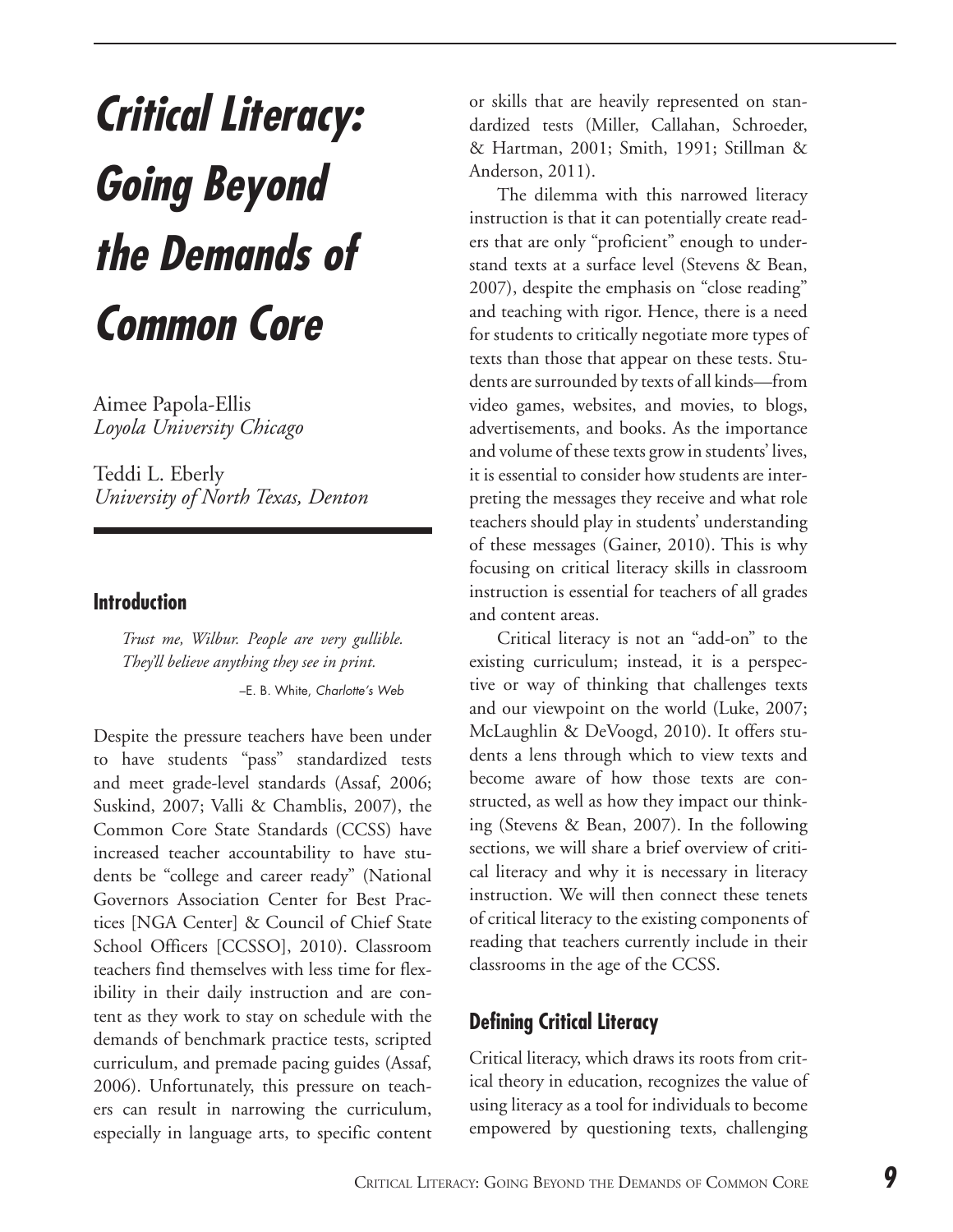the status quo, and using literacy to enact social change (Comber, 2001; Lewison, Flint, & VanSluys, 2002; Luke, 2007; McLaughlin & DeVoogd, 2010; Morrell, 2005; Shannon, 1990). While critical literacy can be defined in several ways, most critical literacy theorists agree that the act of literacy itself is a "social and political practice rather than a set of neutral, psychological skills" (Siegel & Fernandez, 2000, p. 148). As such, being critically literate involves not only being decoders and creators of texts (Freebody & Luke, 1990) but also learning to "detect and handle the ideological dimension" of language and literacy (Lankshear, 1997, p. 46).

Critical literacy helps students to reject or reconstruct texts "in ways that are more consistent with their own experiences in the world" (Cervetti, Pardales, & Damico, 2001). In contrast to critical thinking strategies, which consider higher levels of comprehension and interpretation as instructional goals, critical literacy theorists consider the goal of instruction to be the development of a critical consciousness (Cervetti et al., 2001). This means that students who engage in critical literacy not only develop higher levels of analysis and interpretation but move beyond to think and act in new ways for the betterment of their own lives and the lives of others in society. In short, engaging students in critical literacy helps teachers go beyond the CCSS's expectations.

#### **Getting Started: Incorporating Critical Literacy into Daily Literacy Instruction**

Making critical literacy practices part of ongoing literacy instruction is not something extra to "fit in" as a teaching unit or separate part of the day. Rather, it involves the regular application of a lens that will help create readers and writers who are better able to analyze all texts and think more deeply about texts they encounter. Freebody and Luke (1990) lay out four processes that readers use when navigating text. The first three—code breaker, meaning maker, and text user—are common elements of literacy instruction in most classrooms. The fourth—text critic—is just as important. This is the dimension in which critical literacy lies.

Many literacy scholars have explored ways in which teachers incorporate critical literacy into their classrooms with strong benefits for their students (Alvermann, Moon, & Hagood, 1999; Comber, 2001; Lewison et al., 2002). For example, Comber (2001) observed that when teachers and students were engaged with a critical literacy viewpoint, they asked questions regarding issues of language and power, and who is privileged by certain ideas, as well as who is disadvantaged. Studies have also suggested that the individuals and groups that are most frequently marginalized embrace critical literacy pedagogy with enthusiasm and passion, resulting in increased engagement with the texts (Stevens & Bean, 2007). Morrell (2005) has done extensive work successfully, engaging urban youth with popular culture through critical pedagogy. There are many ways for educators to get started with critical literacy, from the use of popular culture, to exploring media with a critical lens, to employing critical literacy strategies while reading children's picture books.

One curricular model to engage students in this process is Lewison et al.'s (2002) four dimensions: (1) disrupting the commonplace, (2) interrogating multiple viewpoints, (3) focusing on sociopolitical issues, and (4) taking action and promoting social justice. These are not the only ways to engage in critical literacy, but many teachers find them useful in planning their curricular engagements. In disrupting the commonplace, readers consider what systems of meaning are operating. How do discourses and texts work? In interrogating multiple viewpoints, readers consider which voices are heard and absent. How can we make difference visible and create counternarratives? In focusing on the sociopolitical, readers consider how privilege, power, and injustice impact daily life. In taking action to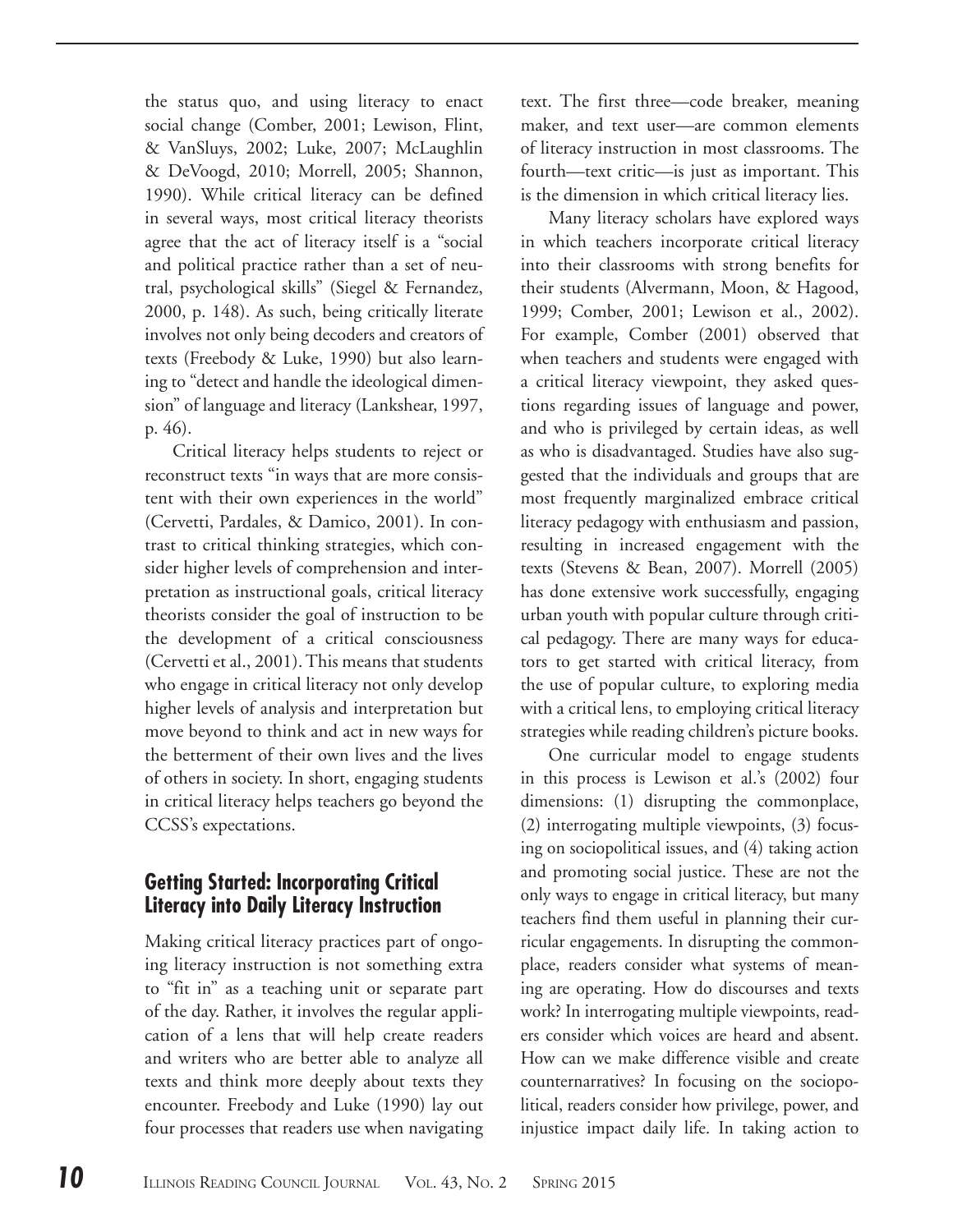promote social justice, readers consider how we use literacy to transform inequalities and our own complicity in domination (Lewison, Leland, & Harste, 2015).

In the following sections, we will share several ways newcomers to critical literacy can begin to explore and implement the underlying principles in their literacy instruction for students of all grades. We recognize the demands placed upon teachers with the implementation of the CCSS in most states (NGA Center & CCSSO, 2010); therefore, we will share ways in which the four basic tenets of critical literacy laid out by Lewison et al. (2002) are connected to the CCSS language arts-related practices of questioning text, analyzing language, and engaging in close reading.

#### **Questioning Text**

Critically literate readers are actively involved in the reading process through questioning, examining, and disputing power relations that are present between the author and the reader (McLaughlin & DeVoogd, 2010). Engaging readers through the use of a critical literacy lens not only helps students disrupt the commonplace or interrogate multiple viewpoints, it also helps them pay close attention to texts.

One of the highest priorities of CCSS is for students to read texts closely and learn from them (NGA Center & CCSSO, 2010). Using high-quality text-dependent questions is a key tool in helping students achieve this goal. The *Revised Publishers' Criteria* state that "highquality text-dependent questions will often move beyond what is directly stated to require students to make non-trivial inferences based on evidence in the text. Questions aligned with Common Core State Standards should demand attention to the text to answer fully" (Coleman & Pimentel, 2012). As Papola (2013) points out, however, "these questions need not be only literal comprehension questions to be considered 'text dependent'" (p. 28).

For teachers interested in helping students use a critical literacy lens, the practice of problem posing is a great first step. Problem posing, a key critical literacy strategy (Freire & Macedo, 1987), consists of questioning a text in order to critically analyze it. McLaughlin and DeVoogd (2004) offer the following suggestions for problem-posing questions: *Who is in the text/ picture/situation? Who is missing? Whose voices are represented? Whose voices are marginalized or discounted? What are the intentions of the author? What does the author want the reader to think? What action might the reader take based on what is learned from the text?* Using questions such as these with *Each Kindness* (Woodson, 2012), a picture book in which Chloe learns about the impact kindness can have in the world, but only after the new girl Maya moves away, helps students not only disrupt the commonplace and consider multiple perspectives but also answer text-dependent questions. After all, students must have a deep understanding of the text in order to answer these types of questions (Papola, 2013).

After students become familiar with the types of questions involved in problem posing, teachers might want to introduce students to "radio call-in." Allowing teams or small groups of students to plan the questions they want to ask, the "radio talk show host" encourages students to ask and answer their own text-dependent questions while still encouraging them to question and examine texts from a critical lens.

Questioning the text at the literal and inferential level is often a regular part of literacy instruction for students in all grades as well as across content areas. Including questions that promote critical literacy can be a natural way to begin using this lens in the classroom. Teachers can begin by asking themselves to which types of questions they typically give attention in the classroom and how they can extend this practice to include questioning that leads readers to uncover power relations leading to social change.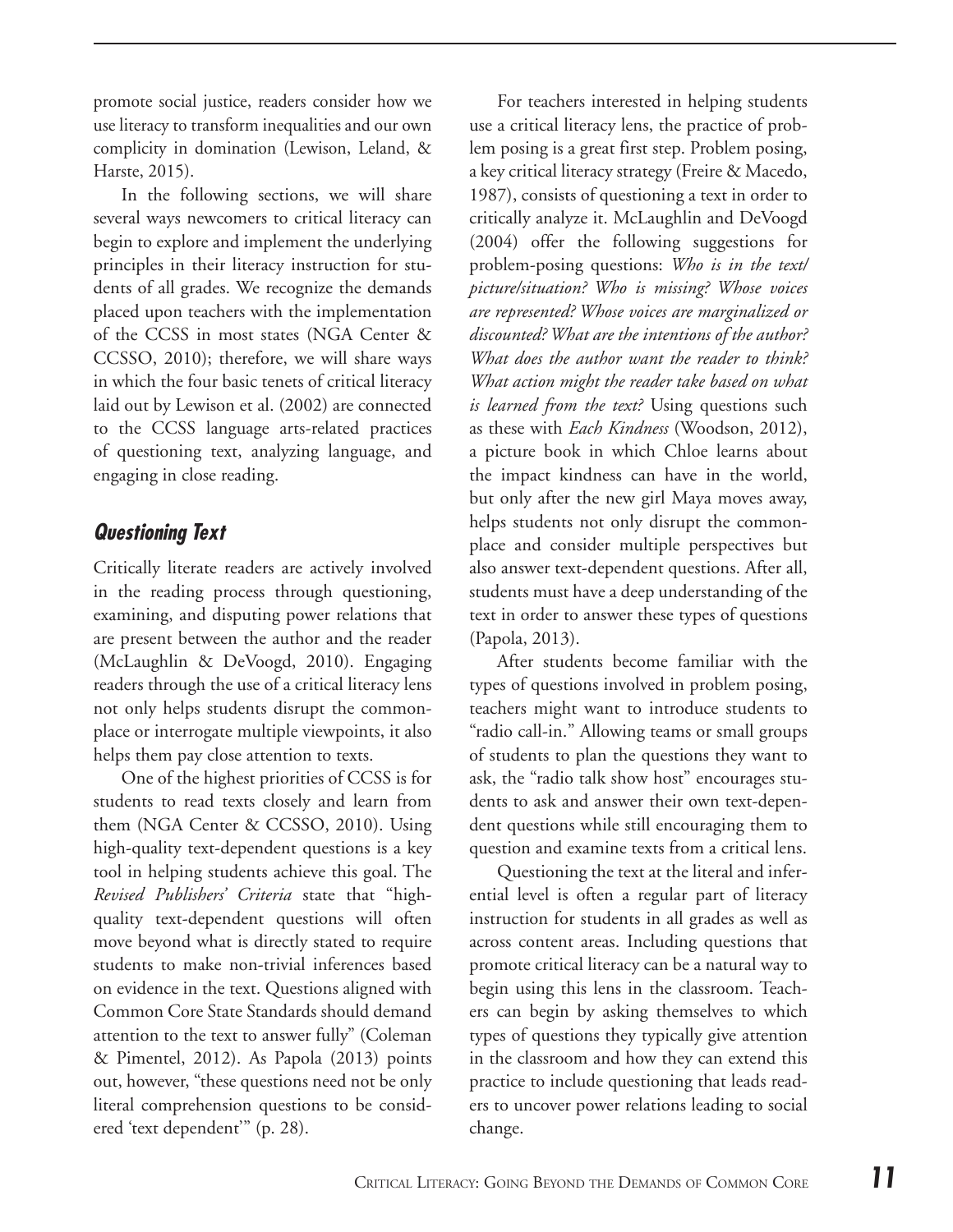#### **Analyzing Language**

Critically literate readers and writers recognize that authors are very purposeful when selecting the words they use in texts and that these words have an overall viewpoint or position (Lewison et al., 2015). A major underlying principle of critical literacy is the idea that no text is neutral (Freire & Macedo, 1987) and that all authors position readers to think or feel a certain way about a topic. Students can go beyond the meaning of words to consider how language shapes one's identity and how it can be used to maintain or disrupt the status quo (Gee, 2012). When students learn to question the reasons why certain language is used in text and the messages certain words convey, they can begin to investigate language that perpetuates stereotypes and increases prejudice (Gainer, 2010).

The third CCSS Anchor Standard for Language states, "Apply knowledge of language to understand how language functions in different contexts, to make effective choices for meaning or style, and to comprehend more fully when reading or listening" (NGA Center & CCSSO, 2010). This standard connects the study of language and words to the principles of critical literacy by asking students to think closely about the author's purposeful selection of language in a text. It also connects to the idea that language is heavily shaped by social or cultural factors and varies in meaning based on the context (Gee, 2012).

By using the critical literacy principle of interrogating multiple perspectives, students can learn to recognize how language attempts to manipulate them and shape their beliefs as well as how texts are not neutral. One classroom activity to help students recognize that no text is neutral is to use advertisements, political campaigns, and other texts with a deliberate bias in lessons. Teachers can help students recognize the images and vocabulary used to strongly position them to feel a certain way about the topic. For example, there is an advertisement for a soft drink brand that simply contains the name of the product in red, white, and blue. Students can consider the vocabulary and language this text elicits such as *patriotic* or *loyal*. They can discuss how they are positioned to think about the product—for instance, if they do not buy this particular soft drink, does it mean they do not love their country? For another activity, students can locate advertisements that perpetuate stereotypes and write counternarratives to disrupt the status quo. There are many print ads that maintain and disrupt gender stereotypes, particularly with toys for boys and girls. Creating counternarratives that show other perspectives on the same topic can help students understand that, as writers, they also construct non-neutral texts that attempt to position their readers.

Teachers can incorporate critical language study into their reading instruction in many other ways. One activity that most literacy teachers already do in the classroom is character analysis. Students can analyze the words authors use to describe characters and how that word choice impacts the way the reader thinks about the character. For example, if an author is describing a character as *cheap* instead of *frugal* or *strong-willed* instead of *stubborn*, the reader may form a certain opinion of that character. The reader is positioned to think of that character in a more negative light rather than as someone with a sharp economic sense or an independent spirit. In Janet Steven's *Tops and Bottoms* (1995), the hare is described early in the text as being "clever." The hare goes on to trick the bear into letting him plant crops on the bear's land, with the hare retaining the parts of the crops that are edible, leaving the bear with worthless tassels and roots. After a reading of this text, students can discuss the word *clever* to describe the hare and then debate whether they believe this is a positive attribute or if they think other words like *tricky*, *deceptive*, or even *unfair* are better descriptors of the hare. They can also discuss if they think the author positioned them to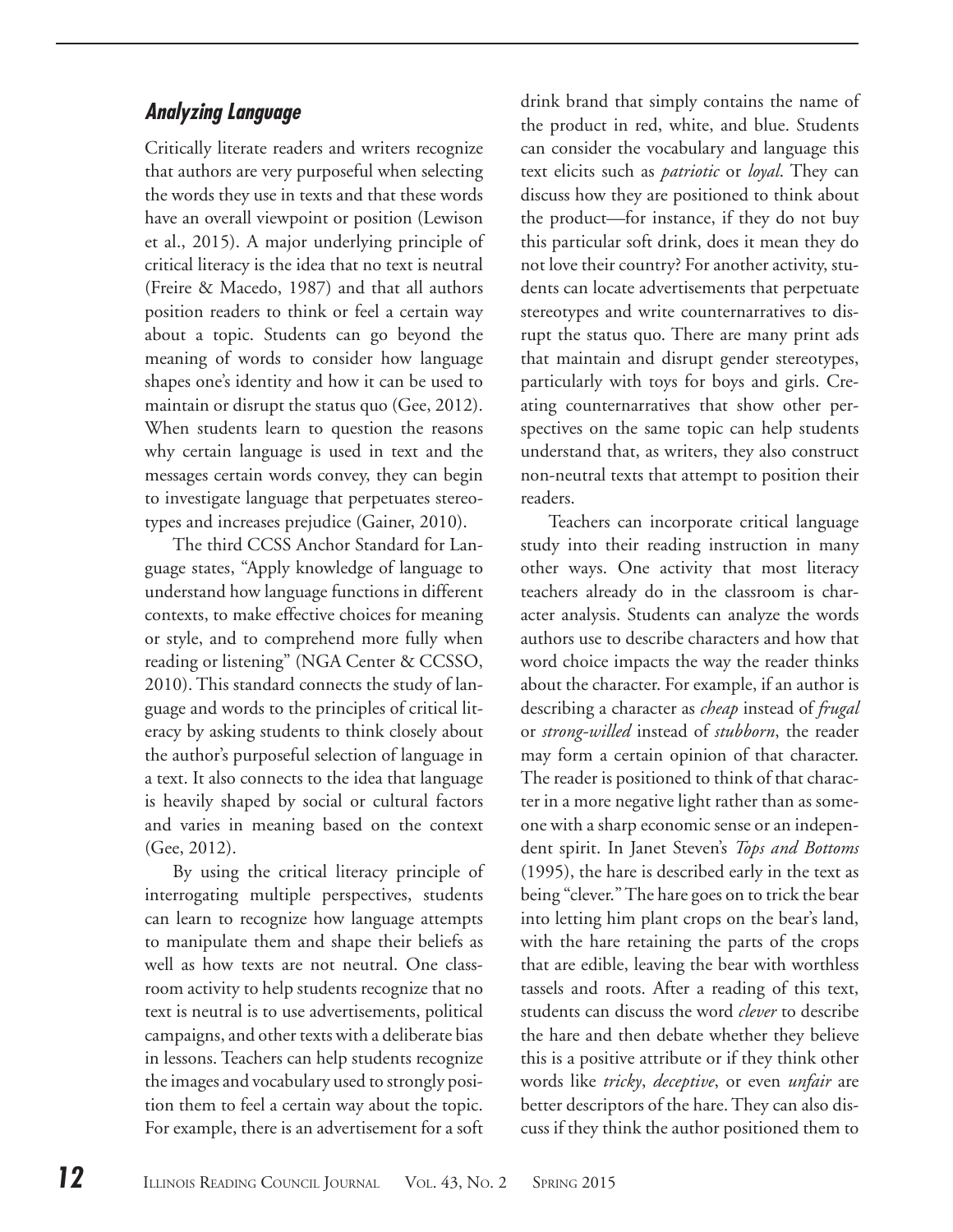be in favor of the hare's actions because he was described as being "clever." This same activity can be used with any text and across different content areas.

Critical literacy practices allow individuals to analyze vocabulary and language in text at a deeper level, enabling them to recognize how language positions them to think and feel a certain way. By making the slightest changes to the way vocabulary lessons are approached, teachers can meet the expectations of standards while also pushing students to use a critical literacy lens to examine language in all of the texts they encounter.

#### **Close Reading**

Despite the increased focus on close reading, it is not a new part of literacy instruction. It has existed for decades as both an instructional approach and a desired outcome for readers of all ages. Close reading can be defined as a deliberate and careful rereading of texts that ask students to go beyond what the text says explicitly and analyze what the text means at a deeper level (Fisher & Frey, 2012; Shanahan, 2013). This process can, and should, occur with complex and worthy texts across content areas. Students do not typically engage in this process without explicit guidance (Frey & Fisher, 2013). When teachers engage students in this process of careful reading through the use of a critical literacy lens, students become analytical, critical consumers of text, looking for sociocultural factors that shape them as readers and considering power relations within a text (Papola, 2013).

While close reading is not explicitly referenced in the CCSS, the *Revised Publishers' Criteria* (Coleman & Pimentel, 2012) connected to the CCSS makes numerous suggestions for teachers to engage students in close reading of texts. Several of the Anchor Standards for Reading in the CCSS (NGA Center & CCSSO, 2010) relate to close reading of a text, ranging from analyzing development of theme (CCSS.ELA-LITERACY.

CCRA.R.2), analyzing how events and individuals develop and interact throughout the text (CCSS.ELA-LITERACY.CCRA.R.3), or examining how point of view shapes a text (CCSS. ELA-LITERACY.CCRA.R.6). All of these standards can be met through the questions that promote critical literacy and use of a critical lens during a careful, close reading of the text.

In the classroom, critical literacy can be used in many ways to help students become close readers of text. Incorporating the tenet of viewing texts from multiple perspectives is a nonthreatening way to transition into the use of critical literacy, and this fits well with close reading. When students read a text, they can consider whose voice is included and whose is missing from the story. Teachers can ask students how the text would change if told from another perspective and what language would need to be altered. Additionally, having a text set that includes different viewpoints on the same topic, or a collection of current events articles that show different sides to a story, can help students analyze text for perspective.

Teachers can also focus on sociopolitical issues and social action as a way to approach close reading of texts. Lewison et al. (2002) worked with elementary classroom teachers who were just starting out using critical literacy in their classrooms. One teacher in their study noticed an increase in engagement and interest among her students when they included texts that focused on sociopolitical issues that were relevant to students' lives. Analyzing texts for the sociopolitical issues that are inherent within those texts can only be done through careful close reading. One example is the text *Those Shoes* by Maribeth Boelts (2007). In this picture book, Jeremy desperately wants a pair of the popular shoes that many of his classmates wear, but he cannot afford them. His grandmother saves her money to buy him new boots, which he truly needs. After purchasing a used pair of "those shoes" at a thrift shop that end up being too small, Jeremy begins to rethink the idea of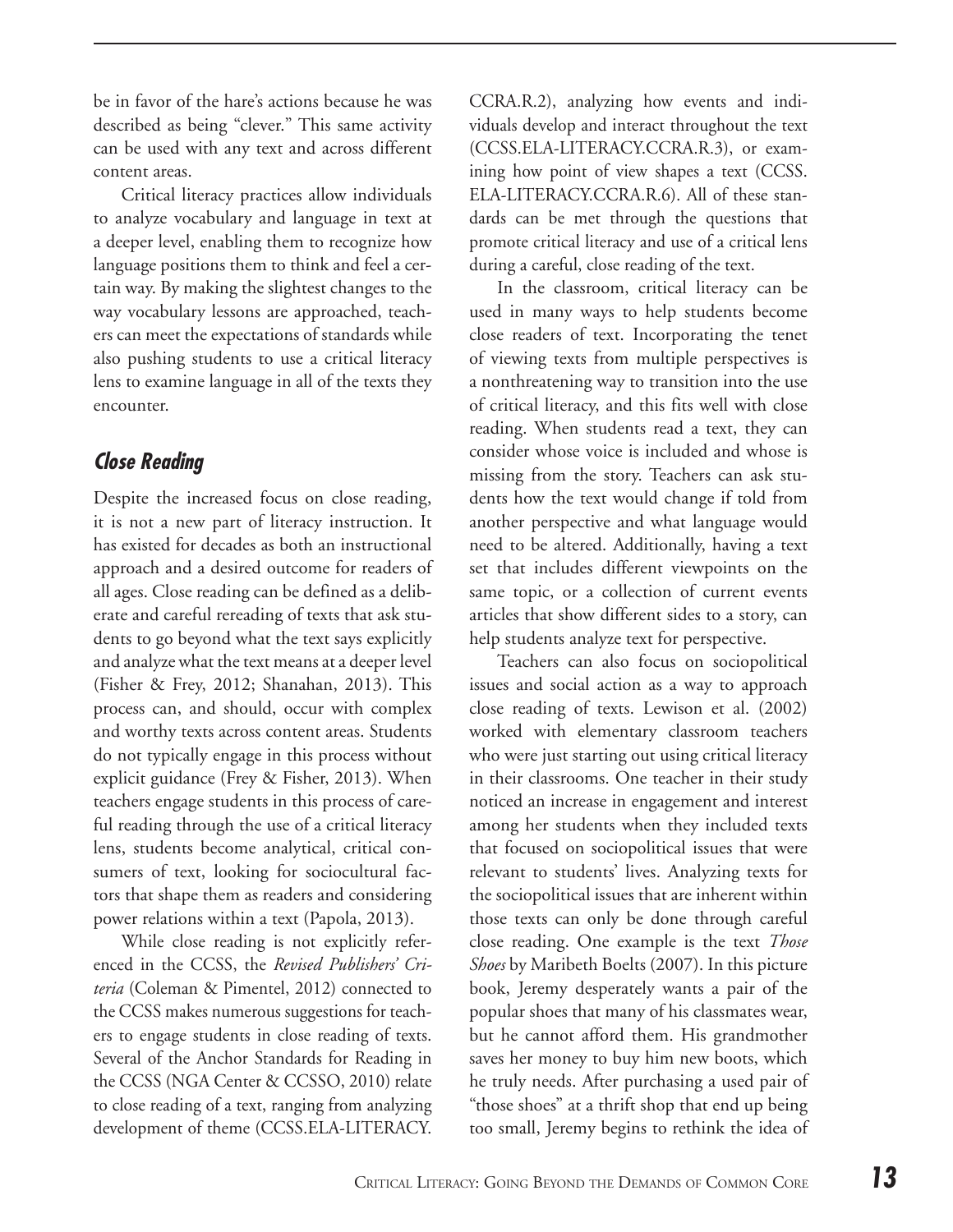wants and needs, learning about the value of his grandmother's love and the opportunity to show kindness to a friend. Readers are able to discuss the voices that are heard and those that are missing, as well as talk about issues such as poverty, social class, wants versus needs, and generosity. Close reading of this text is necessary to go beyond the surface level of the story and to dig deeper into issues that may be very relevant to students' lives, resulting in rich, meaningful conversations that lead to questions about social justice.

According to Frey and Fisher (2013), "A key purpose of close reading is to encourage students to examine in detail what the text has to say" (p. 13). The description of this activity can take many forms, ranging from rereading a text multiple times to responding to a series of questions about a passage. However, by utilizing a critical literacy approach, students are able to read closely while also considering the sociopolitical issues involved in a text and how the author's perspective positions them, enabling them to become empowered readers ready to enact social change for themselves and society.

#### **Conclusion**

Getting started with critical literacy in the classroom does not need to be intimidating or daunting for teachers. By understanding the basic underlying principles, teachers can begin to pull in the practices of critical literacy through questioning, language analysis, and close reading of text as a natural extension of what they already do. Teachers who recognize the importance of this aspect of literacy help their students not only meet the expectations of the Common Core but push them further to become informed and empowered readers who are able to take action for the betterment of themselves and society.

### **References**

- Alvermann, D. E., Moon, J. S., & Hagood, M. C. (1999). *Popular culture in the classroom: Teaching and researching critical media literacy*. Newark, DE: International Reading Association.
- Assaf, L. (2006). One reading specialist's response to high-stakes testing pressures. *The Reading Teacher*, *60*(2), 158-167.
- Boelts, M. (2007). *Those shoes*. Somerville, MA: Candlewick Press.
- Cervetti, G., Pardales, M. J., & Damico, J. S. (2001, April). A tale of differences: Comparing the traditions, perspectives, and educational goals of critical reading and critical literacy. *Reading Online*, *4*(9). Retrieved December 18, 2014, from www.readingonline.org/ articles/art\_index.asp?HREF=/articles/cervetti/index. html.
- Coleman, D., & Pimentel, S. (2012). *Revised publishers' criteria for the Common Core State Standards in English language arts and literacy, grades 3-12*. Retrieved December 18, 2014, from www.corestandards.org/ assets/Publishers\_Criteria\_for\_3-12.pdf.
- Comber, B. (2001). Critical literacies and local action: Teacher knowledge and a "new" research agenda. In B. Comber & A. Simpson (Eds.), *Negotiating critical literacies in classrooms* (pp. 271-282). Mahwah, NJ: Lawrence Erlbaum Associates.
- Fisher, D., & Frey, N. (2012). Close reading in elementary schools. *The Reading Teacher*, *66*(3), 179-188.
- Freebody, P., & Luke, A. (1990). Literacies programs: Debates and demands in cultural context. *Australian Journal of TESOL*, *5*(7), 7-16.
- Freire, P., & Macedo, D. (1987). *Literacy: Reading the word and the world*. London: Routledge & Kegan Press.
- Frey, N., & Fisher, D. (2013). *Rigorous reading: 5 access points for comprehending complex texts*. Thousand Oaks, CA: Corwin.
- Gainer, J. S. (2010). Critical media literacy in middle school: Exploring the politics of representation. *Journal of Adolescent & Adult Literacy*, *53*(5), 364-373.
- Gee, J. P. (2012). *Social linguistics and literacies: Ideology in discourses*. New York: Routledge.
- Lankshear, C. (1997). *Changing literacies*. Philadelphia: Open University Press.
- Lewison, M., Flint, A. S., & Van Sluys, K. (2002). Taking on critical literacy: The journey of newcomers and novices. *Language Arts*, *79*(5), 382-392.
- Lewison, M., Leland, C., & Harste, J. C. (2015). *Creating critical classrooms: Reading and writing with an edge* (2nd ed.). New York: Routledge.